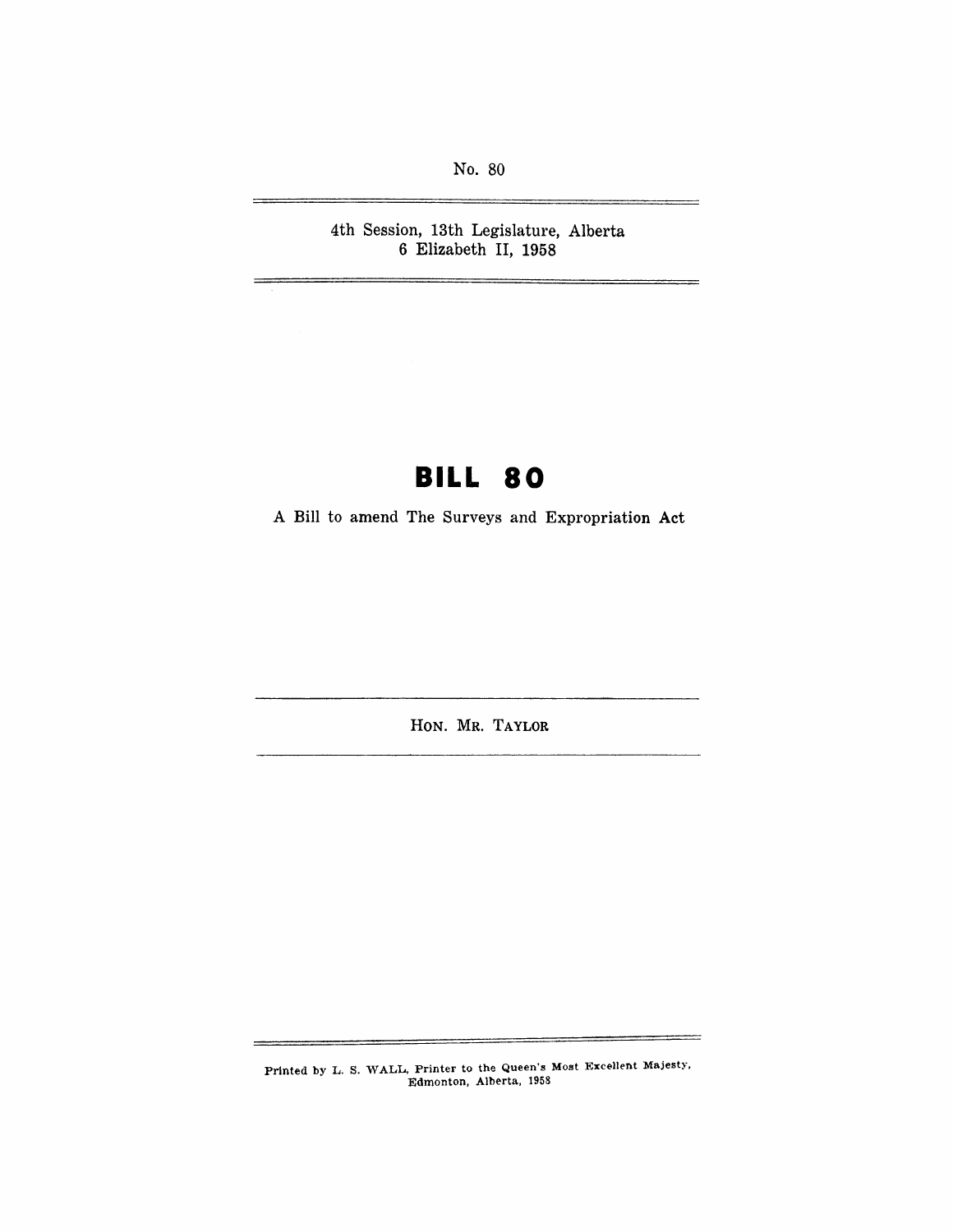#### **Explanatory Note**

General. This Bill repeals and replaces the provisions in this Act respecting the powers of the Director of Surveys over the subdivision of land. It also replaces the present provisions found in sections 25 to 27, inclusive, of The Town and Rural Planning Act on the same subject. It is proposed to make complementary amendments to The Land Titles Act, sections 82 to 91, so that all the provisions concerning the subdivision of land will be consistent.

At the present time, both the Provincial Planning Advisory Board and the Director of Surveys may regulate regarding subdivision. This amendment will authorize such regulations to be made by the Lieutenant Governor in Council with the advice of all the administrative officials concerned under The Town and Rural Planning<br>Act, The Surveys and Expropriation Act and The Public Service Act.

 $2-6$ . (1) The Town and Rural Planning Act section 25 (1) and section 6 (1) (a) of The Surveys and Expropriation Act combined, but the power placed with the Lieutenant Governor in Council.

(2) The town and rural planning Act section 25 (2) in part, as noted hereunder.

(a) (i) Section 25 (2) (a) (i).

(ii) Section 25 (2) (a) (ii) in substance.

(iii) Section 25 (2) (a) (iii).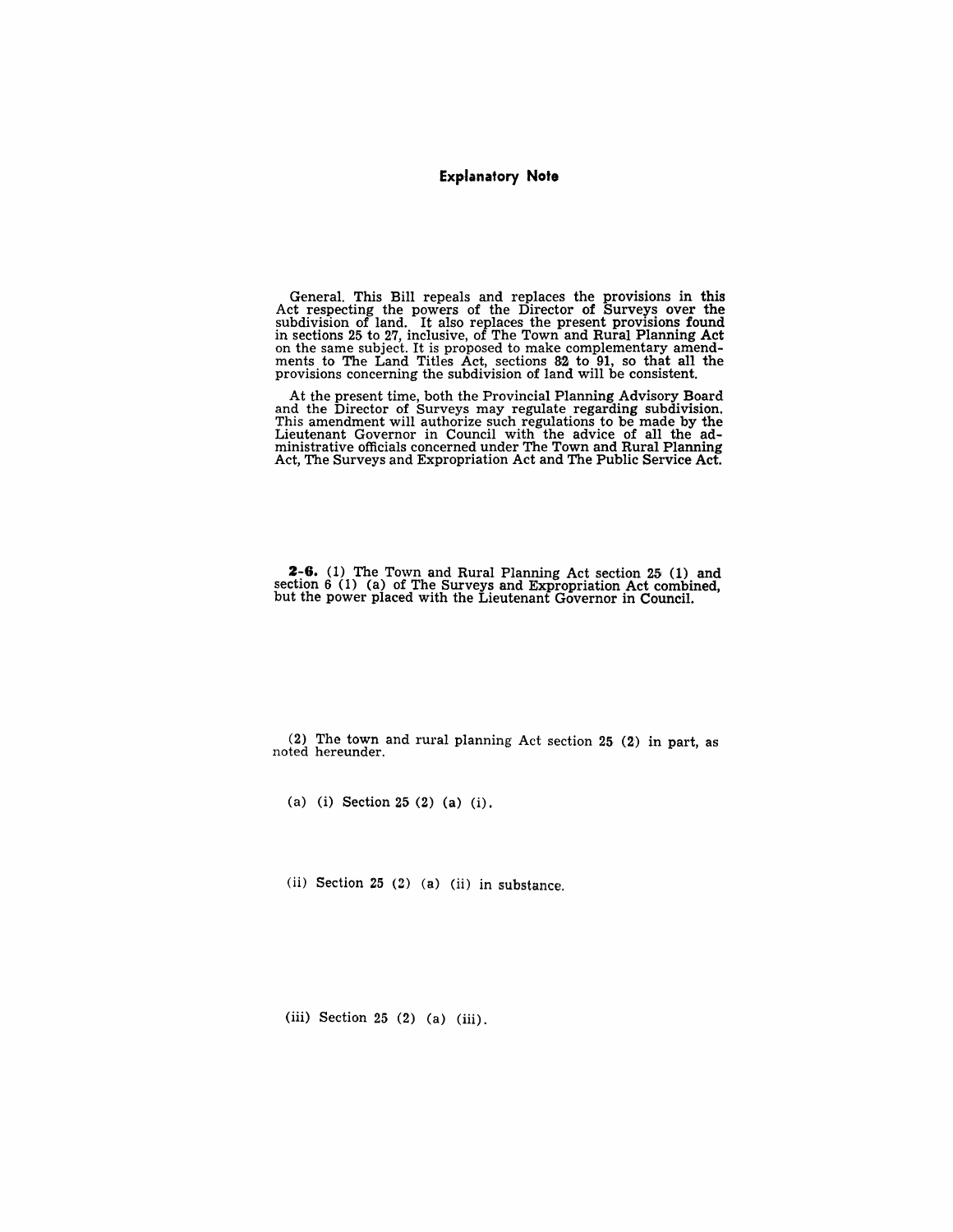### BILL

#### No. 80 of 1958

An Act to amend The Surveys and Expropriation Act

#### *(Assented to* , 1958)

**HER MAJESTY, by and with the advice and consent of the Legislative Assembly of the Province of Alberta,** enacts as follows:

*1. The Surveys and Expropriation Act,* being chapter 328 of the Revised Statutes of Alberta, 1955 is hereby amended.

2. Section 6 is struck out and the following is substituted:

"6. (1) The Lieutenant Governor in Council may make regulations

- " $(a)$  for the purpose of controlling, regulating and governing the subdivision of land,
- " $(b)$  governing and regulating plans of survey that are proposed to be registered under *The Land Titles Act.*

" $(2)$  Without limiting the generality of subsection  $(1)$ , the regulations may

- " $(a)$  prohibit the subdivision of land unless
	- "(i) the land is suited to the purpose for which the subdivision is intended and might reasonably be expected to be used for that purpose within a reasonable period of time after the subdivision is made,
	- "(ii) the manner of subdivision is in conformity with the provisions or proposed provisions of any existing or proposed general plan, development scheme or zoning by-law under *The Town and Rural Planning Act* and affecting the land or adjacent land, or in conformity with a logical extension of any such existing or proposed provision,
	- "(iii) the owner of the land installs and constructs at his own expense, if required to do so, all such streets, curbing, service roads, lanes, sidewalks, culverts and drainage ditches as are necessary,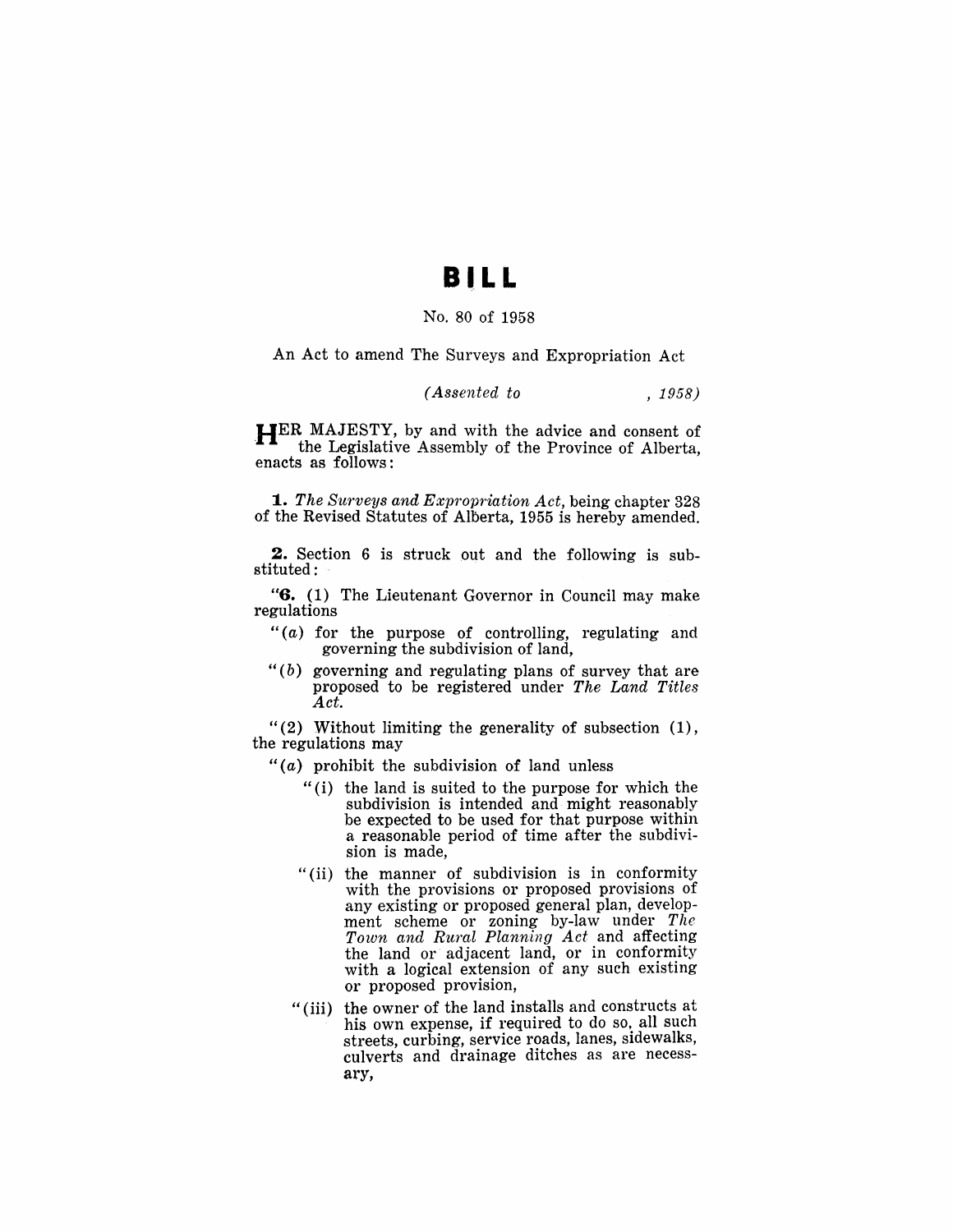(iv) Section 25 (2) (a) (iv).

(v) Section 25 (2) (a) (v) modified to remove reference to Provincial Planning Advisory Board and to refer to the regulations.

(b) Surveys and Expropriation Act section 6 (1) (c) in sub-stance.

(c) Town and Rural Planning Act section  $25$  (2) (b) in part.

(d) Town and Rural Planning Act section 25 (2) (b) in part.

(e) Town and Rural Planning Act section 25 (2) (c) enlarged to refer to approvals to be obtained; and 6 (1) (b) of The Surveys and Expropriation Act.

(f) New.

(3) New. This will permit of easier co-ordination of the views of interested administrative officials.

(4) (a) Present section 6 (2) of The Surveys and Expropriation Act in substance.

(b) Present section 25 (5) of The Town and Rural Planning Act in substance.

(5) Present section 25 (3) of The Town and Rural Planning Act in substance.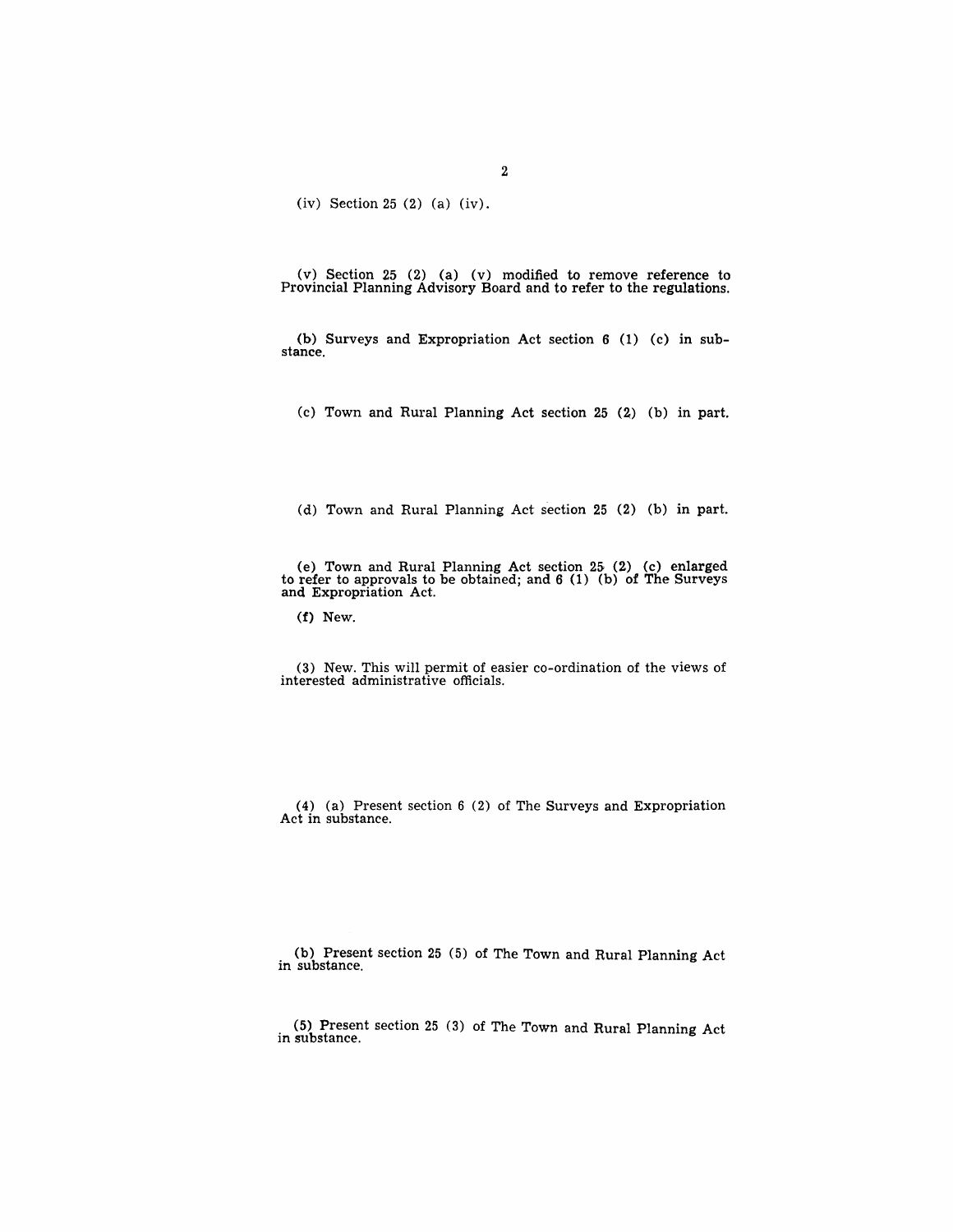- "(iv) the manner of subdivision will not prejudice the possibility of the further subdivision of the land or of the future convenient subdivision of adjoining land, and
- $f(v)$  the manner of subdivision is the most desirable and practicable taking into account such considerations as may be specified in the regulations,
- " $(b)$  prescribe the land in any subdivision which shall be set aside for schools, parks and community purposes and for streets, lanes, roadways and other public purposes,
- " $(c)$  prescribe rules governing the laying out of streets, lanes, roadways and other reserved public land and the laying out of lands reserved for parks, schools and other community purposes, and the laying out of lots, blocks and other units of land in a subdivision,
- " $(d)$  prescribe the minimum widths and maximum grades and lengths of streets, lanes and roadways in a subdivision,
- $(e)$  prescribe approvals to be obtained, the procedures to be followed and forms to be used and the fees to be paid by persons subdividing land,
- *"(f)* make rules applicable to classes of municipalities or specified areas of the Province or generally or both.

" (3) Before making a regulation under this section the Lieutenant Governor in Council shall, where deemed advisable, obtain the advice of the Director of Surveys and of the Provincial Planning Advisory Board established pursuant to *The Town and Rural Planning Act,* and of any department charged with the administration of land reserved upon a subdivision for public or community purposes.

"(4) No person or body authorized by the regulations to approve subdivisions shall

- " $(a)$  approve a plan of subdivision of land adjoining a lake, river, stream or body of water unless the plan is endorsed with a certificate of the Director of the Technical Division of the Department of Lands and Forests, or his deputy, stating that no part of the plan purports to subdivide land vested in the Crown in right of the Province, or
- " $(b)$  approve a plan of subdivision of any land that adjoins a main highway established pursuant to *The Pubic Highways Act* unless the subdivision has first been approved by the Minister of Highways.

"(5) Subject to subsection  $(6)$ , no land shall be subdivided unless the subdivision complies in all respects wIth the regulations made under this section, and no Registrar of Land Titles shall register a plan of subdivision, a plan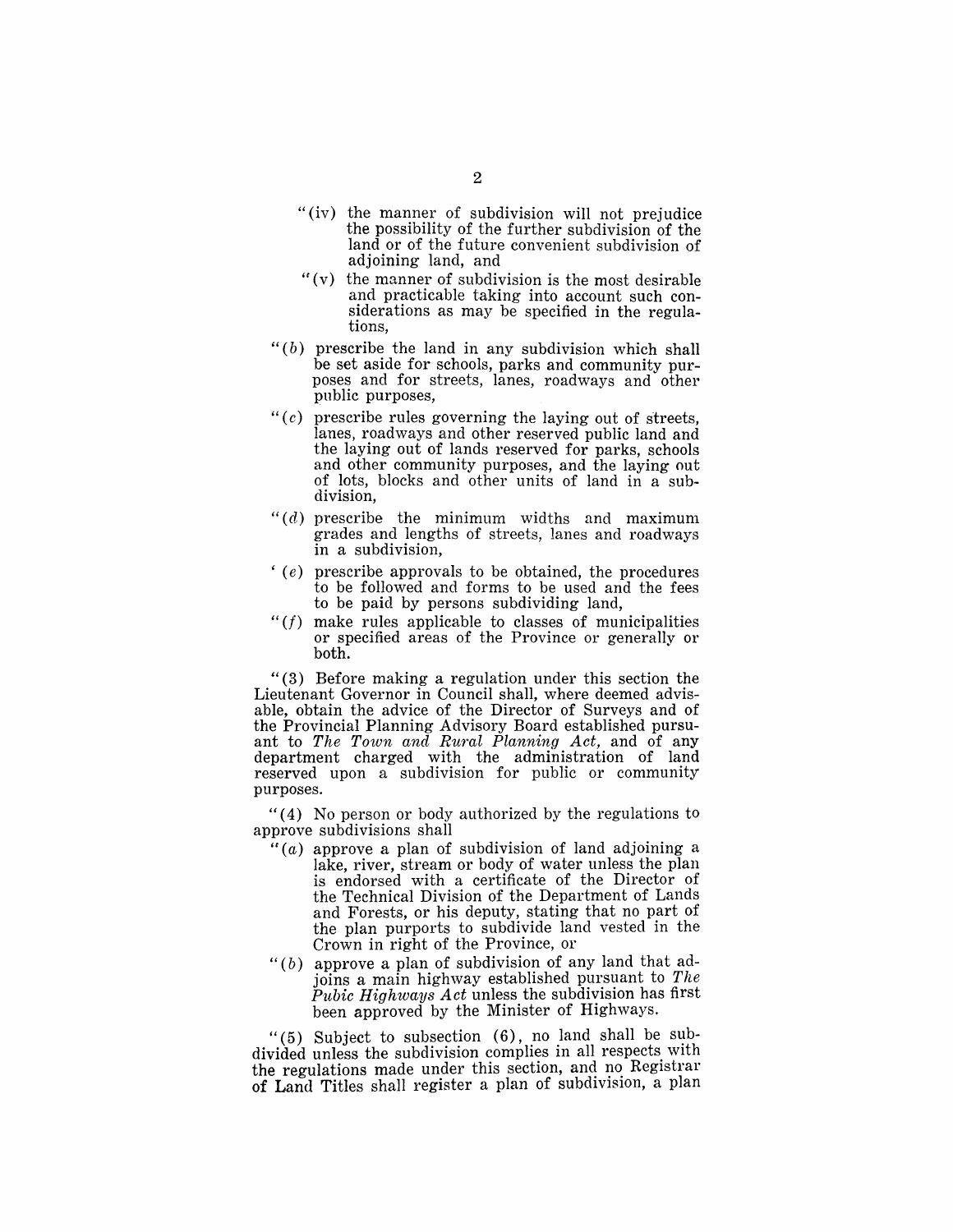(6) Present section 25 (4) of The Town and Rural Planning Act revised; and 26 (2) of that Act.

(7) Section 27 of The Town and Rural Planning Act in part and revised.

**3.** Commencement of Act.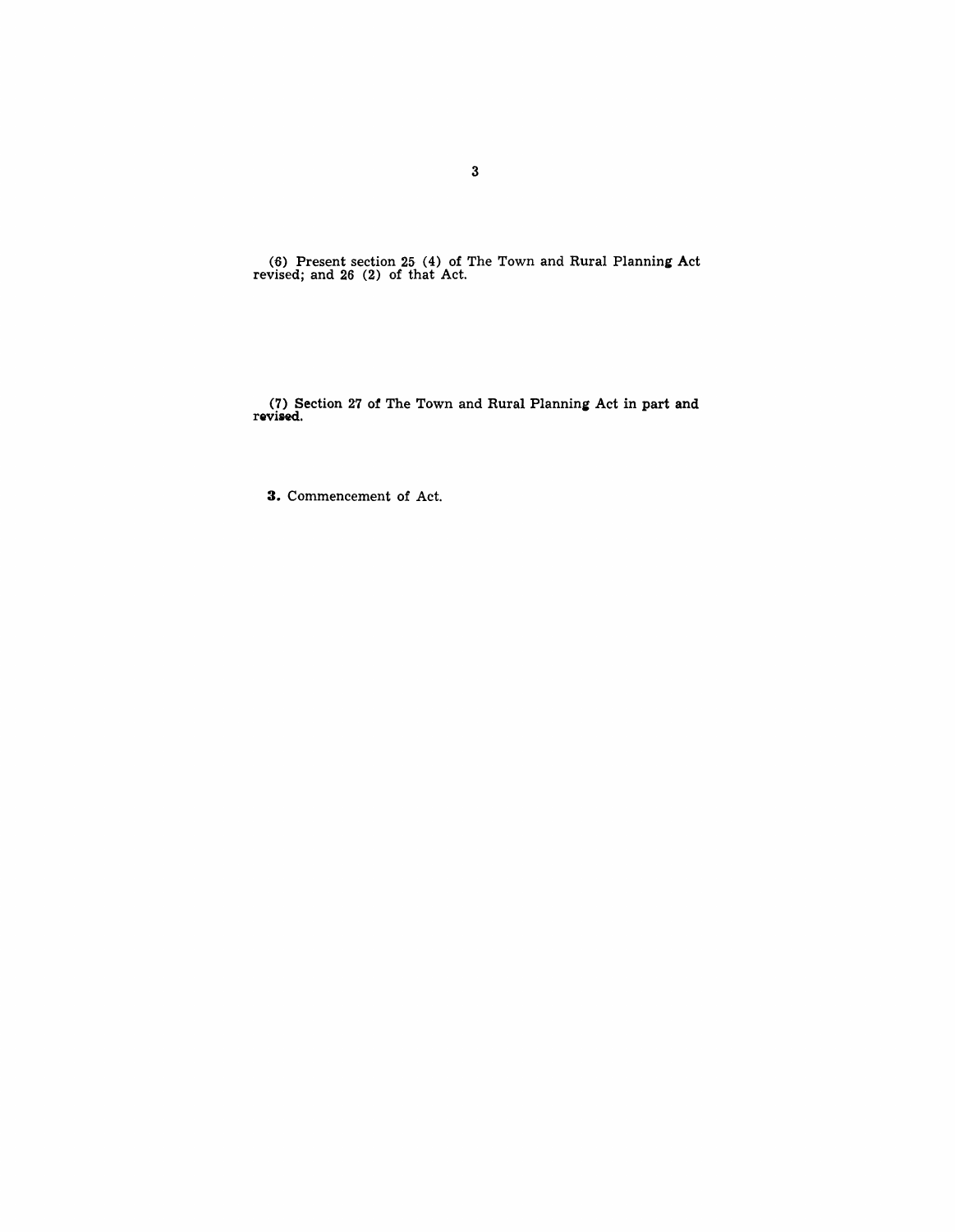of surveyor any instrument whereby any subdivision might be effected unless it is approved in accordance with such regulations.

"(6) Subsection (5) applies to subdivisions effected or to be effected by a plan of subdivision or a plan of survey or by an instrument transferring or creating an estate in land where the estate to be transferred or created is for an estate greater than a leasehold estate for a term of three years and such estate is not the whole estate in the whole of the parcel described in the certificate of title affected by the instrument unless the Lieutenant Governor in Council by regulations otherwise prescribes.

 $\cdot$  (7) Nothing in this section affects the compulsory purchase and acquisition of land pursuant to any law in the Province whereby the purchaser has a right to expropriate the land.".

3. This Act comes into force on the day upon which it is assented to.